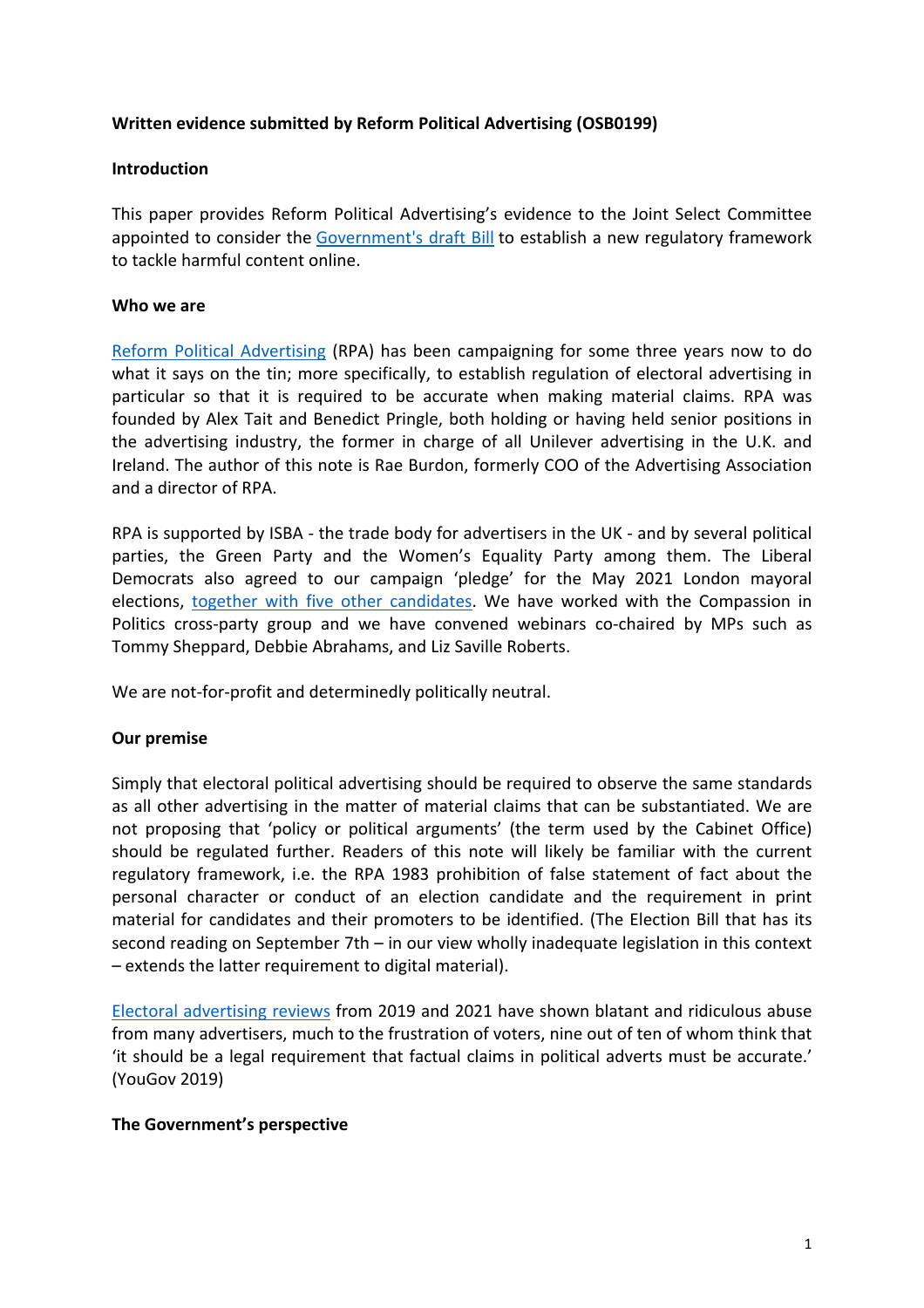In June 2020, the House of Lords Democracy and Digital Technologies Committee, published ['Digital](https://publications.parliament.uk/pa/ld5801/ldselect/lddemdigi/77/7706.htm#_idTextAnchor013) [Technology](https://publications.parliament.uk/pa/ld5801/ldselect/lddemdigi/77/7706.htm#_idTextAnchor013) [and](https://publications.parliament.uk/pa/ld5801/ldselect/lddemdigi/77/7706.htm#_idTextAnchor013) [the](https://publications.parliament.uk/pa/ld5801/ldselect/lddemdigi/77/7706.htm#_idTextAnchor013) [Resurrection](https://publications.parliament.uk/pa/ld5801/ldselect/lddemdigi/77/7706.htm#_idTextAnchor013) [of](https://publications.parliament.uk/pa/ld5801/ldselect/lddemdigi/77/7706.htm#_idTextAnchor013) [Trust'](https://publications.parliament.uk/pa/ld5801/ldselect/lddemdigi/77/7706.htm#_idTextAnchor013)

A primary recommendation from the Report stated (para 36): *'The relevant experts in the ASA, the Electoral Commission, Ofcom and the UK Statistics Authority should co-operate through a regulatory committee on political advertising. Political parties should work with these regulators to develop a code of practice for political advertising, along with appropriate sanctions, that restricts fundamentally inaccurate advertising during a parliamentary or mayoral election, or referendum. This regulatory committee should adjudicate breaches of this code.'*

RPA provided evidence to the House of Lords Committee and strongly supported the recommendation above. The Government's [Response](https://committees.parliament.uk/publications/2308/documents/22803/default/) [to](https://committees.parliament.uk/publications/2308/documents/22803/default/) [the](https://committees.parliament.uk/publications/2308/documents/22803/default/) [Report](https://committees.parliament.uk/publications/2308/documents/22803/default/) rejected the notion that 'fundamentally inaccurate advertising during a parliamentary or mayoral election, or referendum' should be restricted, holding that 'policy or political arguments……..which can be rebutted by rival campaigners as part of the normal course of political debate are not regulated and the government does not support such regulation.'

The government was not, of course, asked to support the kind of regulation that they accuse the House of Lords of recommending. It is clear that this government finds it convenient to shelter behind a 'freedom of speech' argument when the evidence suggests that it is not so much freedom of speech that they wish to protect but the freedom for the party in power to (continue to) lie in electoral advertising.

# **The point of the above**

We are showing that this - false statements of fact in electoral advertising - is first, the subject of risibly irresponsible advertising from many sources but in particular the party in power; second, a significant issue for voters and third a situation that the government is determined to protect, as is demonstrated by their evasive response to the House of Lords recommendation and by other statements on the issue.

# **And how it apples to the draft Online safety bill**

The draft bill includes under Section 13 *Duties to protect content of democratic importance:* (Category 1 services), in part set out in this context as follows:

*A duty to operate a service using systems and processes designed to ensure that the importance of the free expression of content of democratic importance is taken into account when making decisions about (a) how to treat such content (especially decisions about whether to take it down or restrict users' access to it), and (b) whether to take action against a user generating, uploading or sharing such content.*

And

*'the content is or appears to be specifically intended to contribute to democratic political debate in the United Kingdom or a part or area of the United Kingdom.'*